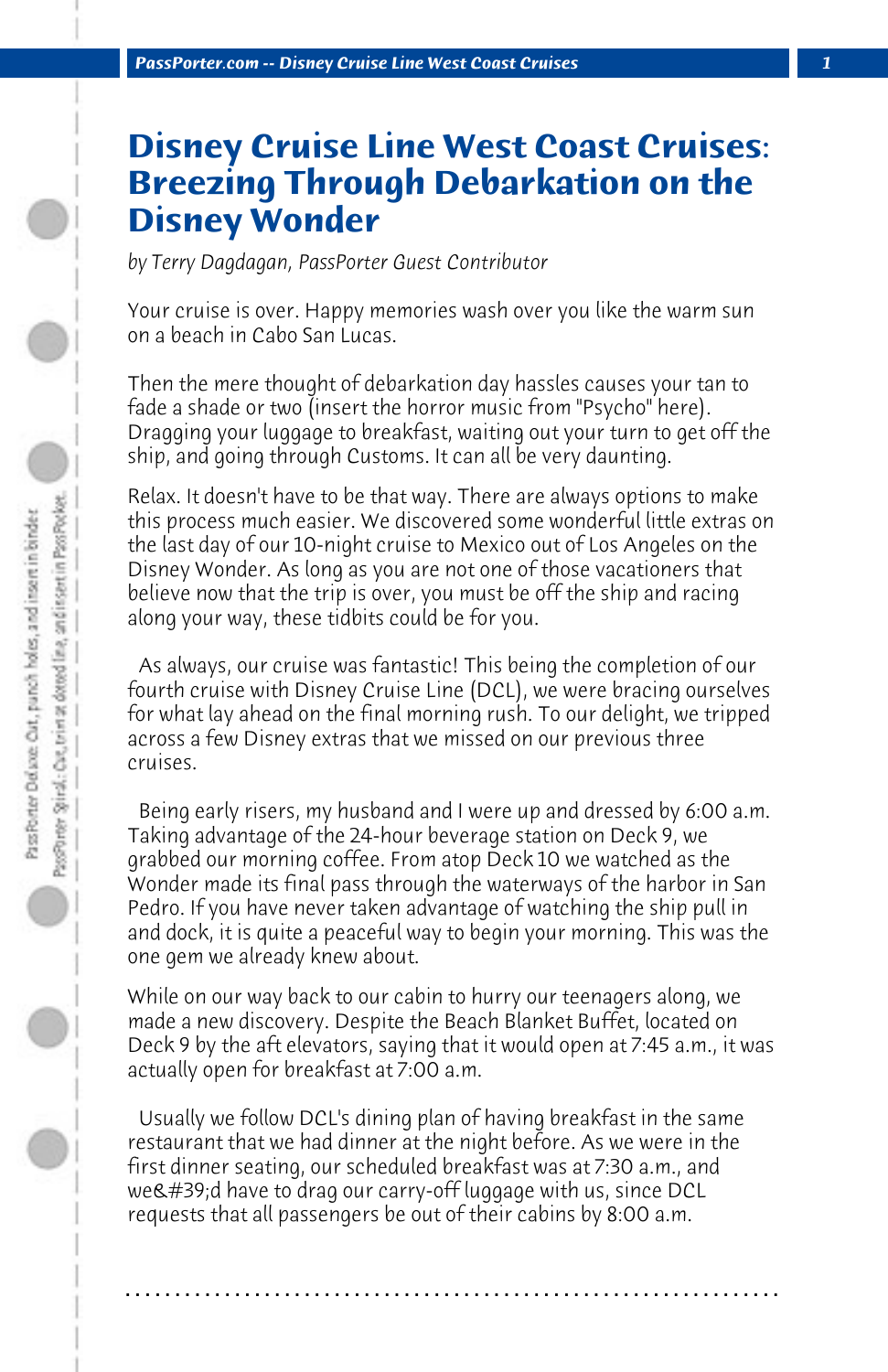Seeing this golden opportunity, we rounded up the kids and decided to hit the buffet for breakfast. It was the same fare as always, with the added convenience of the restaurant not being very crowded. This gave us time to enjoy breakfast and still go back to our cabin to freshen up before gathering our bags and departing for good. By the time we were finished eating, it was close to the advertised opening time for the buffet, and the lines were forming.

 The next step is to basically sit around and wait somewhere else in the ship until your debarkation group is called. The day before everyone receives luggage tags with a Disney character and color on the tag. These get attached to your luggage that you place outside the cabin before 10:45 p.m. that night. (Remember you won't see this luggage again until you are off the ship.) These tags are also the group you are in when being called for debarkation. Your room steward leaves an extra tag for you to keep, so you don't forget which group you are in. DCL thinks of everything!

 Of course, it is drilled into you to make sure you keep an outfit to walk off the ship in the next morning. Honestly, I did not notice one passenger wearing pajamas or an outfit fashioned out of their cabin pillow cases or towels. We must have had very obedient shipmates.

 On other cruises we sat in a crowded lounge close to the debarkation area waiting (most times almost two hours) until the crew called our group. Thinking this might happen again, we chose a calm spot up on Deck 9 where we could enjoy the beautiful California weather. The beverage station is always open on that deck too, so we were well supplied.

 To my children's delight the ping pong and foosball tables were available for use. Sometimes during the cruise they were too busy to use, especially on at-sea days. This was a great way to keep the family entertained.

 One more bonus was that the entertainment crew took advantage of the empty stage at the Goofy Pool to rehearse. Those of us on deck got front row seats to the show. There was Chip and Dale, Goofy, pirates, dancers, and singers. We even caught a glimpse of Captain Jack Sparrow.

 It turns out we were in the last debarkation group called. As we gathered our belongings and headed for the exit ramp, we all decided that this was the most restful debarkation we had ever been through. It's amazing what a little change in plan from the normal process can do

**. . . . . . . . . . . . . . . . . . . . . . . . . . . . . . . . . . . . . . . . . . . . . . . . . . . . . . . . . . . . . . . . . .**